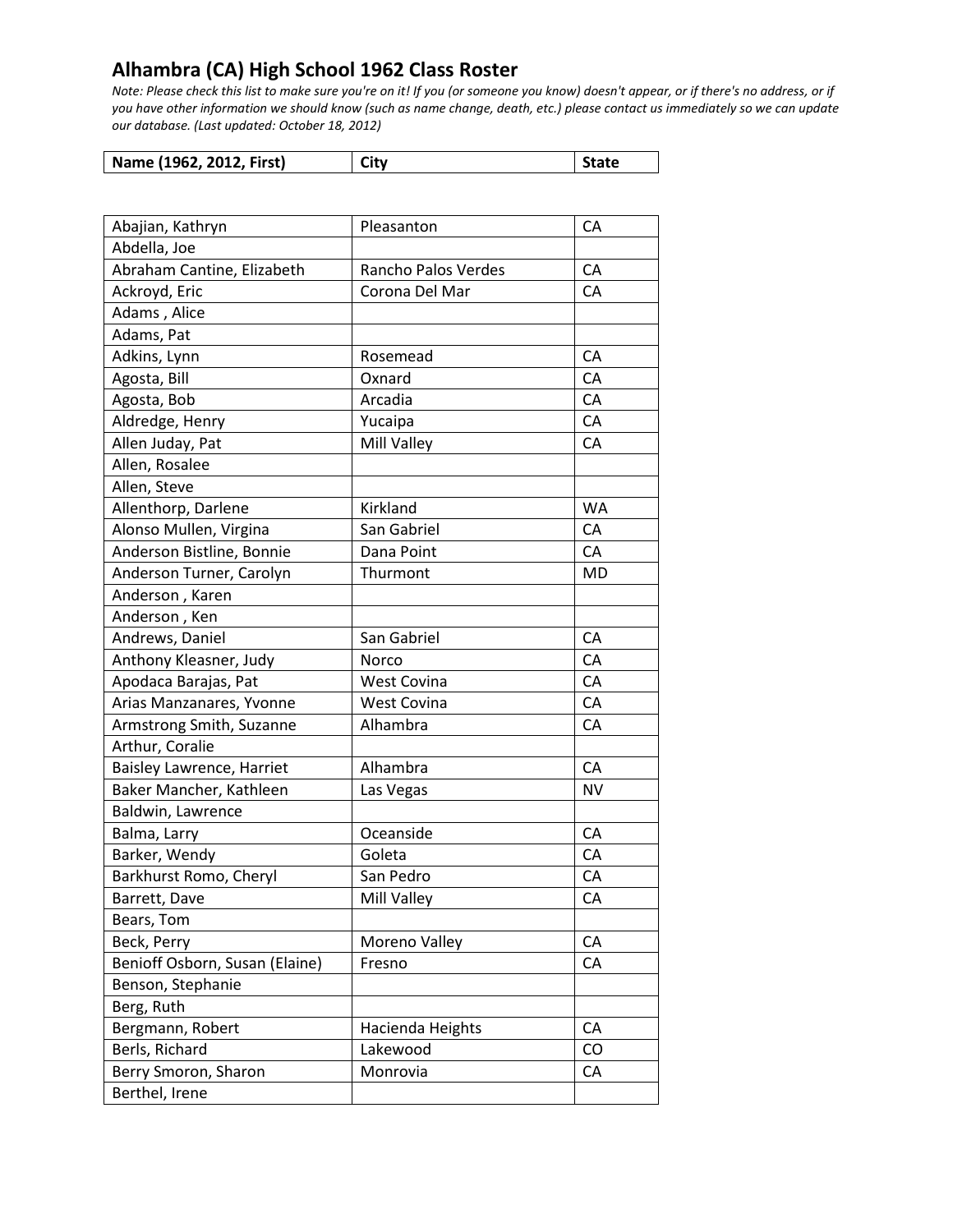| Name (1962, 2012, First) | City | <b>State</b> |
|--------------------------|------|--------------|
|--------------------------|------|--------------|

| Best Haupt, Giselle (Dolly) |                        |            |
|-----------------------------|------------------------|------------|
| Best Williams, Lolly        | Alexandria             | VA         |
| Birch Cox, Susan            | Orange                 | CA         |
| Black, Brian                | Glendora               | CA         |
| <b>Bland Ward, Susie</b>    | <b>Palm Springs</b>    | CA         |
| Blevins Ruesamen, Suzanne   | Anderson               | <b>MO</b>  |
| Blumberg, Cliff             |                        |            |
| Bonander Popenoe, Susan     | Trinidad               | CA         |
| Booth Smith, Donna          | San Dimas              | CA         |
| Boronich, Roy               | Alhambra               | CA         |
| Bosley, Gary                | Castro Valley          | CA         |
| Bowers, Don                 | <b>Apple Valley</b>    | CA         |
| Bowman, Bob                 |                        |            |
| Braccio, Joseph             | Lakewood               | CO         |
| Brawman Gross, Sue          | Claremont              | CA         |
| Brotsky, Lawrence           | South Pasadena         | CA         |
| Brown Eliason, Annette      | Alta                   | <b>WY</b>  |
| Brown, Barbara              |                        |            |
| Brown Witkin, Lee (Leona)   | Punta de Mita, Nayarit | <b>MX</b>  |
| Burkhart, Bill              | Alhambra               | CA         |
| Busch, Steve                |                        |            |
| Calamia, Phillip            | Riverside              | CA         |
| Calo, Thom                  | Laguna Beach           | CA         |
| Campbell, Ann               |                        |            |
| Campbell, Carol             |                        |            |
| Candalot Rocha, Bea         | Corona                 | ${\sf CA}$ |
| Cantacessi Howard, Patty    | Long Beach             | CA         |
| Carnahan, Richard           | San Dimas              | CA         |
| Carotenuti Ramirez, Theresa | San Gabriel            | CA         |
| Carotenuti, Tom             | San Gabriel            | CA         |
| Carroll, Gary               | <b>West Covina</b>     | CA         |
| Carroll, Leo                | Agua Dulce             | CA         |
| Chalais, Tom                | Kalispell              | MT         |
| Chamberlin, Patricia        |                        |            |
| Chavez, Joe                 |                        |            |
| Chiovare, Tony              | Palm Desert            | CA         |
| Clark Huyett, Sandra        | Arcadia                | CA         |
| Clay Anderson, Jane         | Alhambra               | CA         |
| Coburn, Sharon              |                        |            |
| Collett, Jim                | Monterey               | CA         |
| Collins, Brian              |                        |            |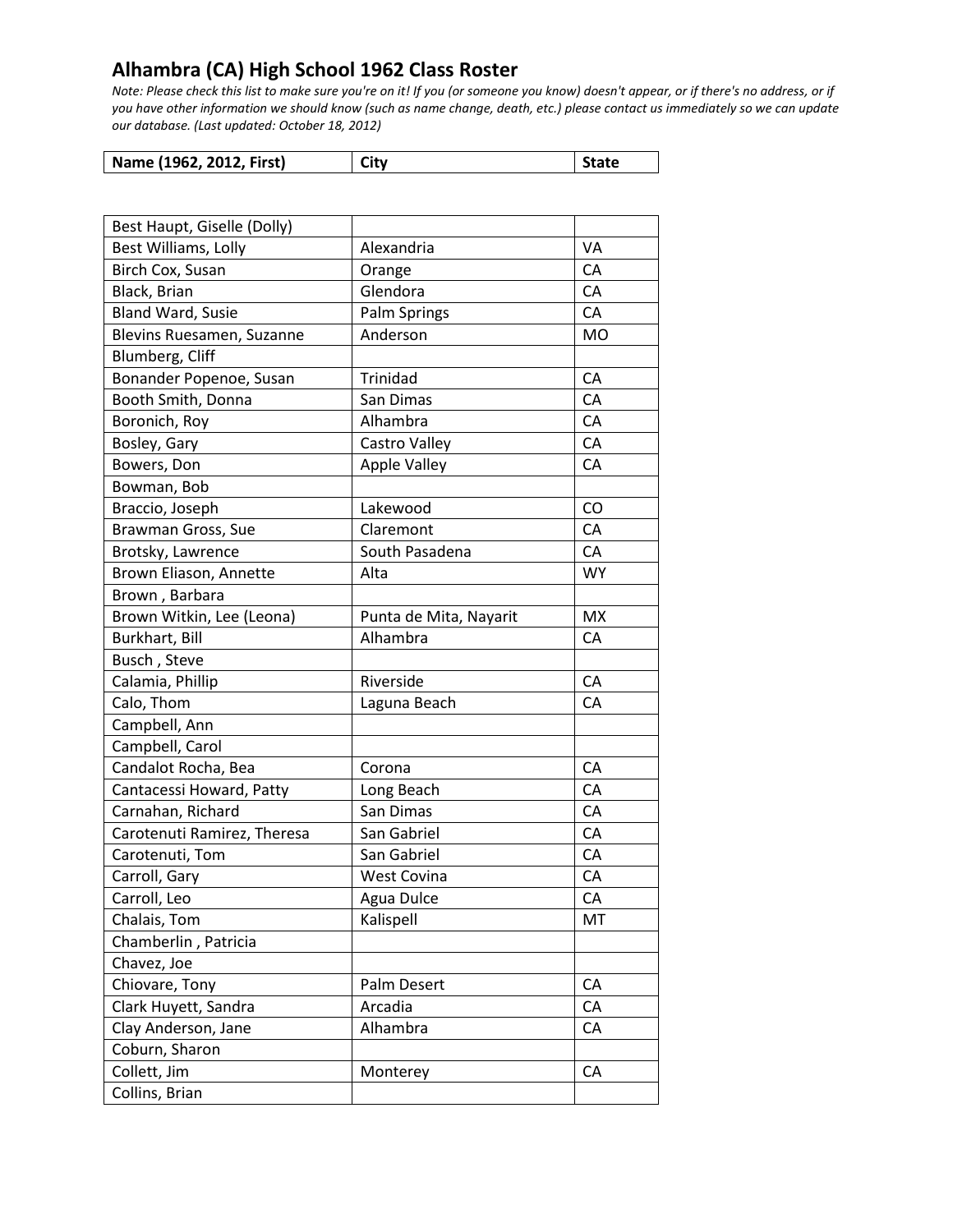| Name (1962, 2012, First) | City | <b>State</b> |
|--------------------------|------|--------------|

| Collins, Larry               | Dana Point                 | CA        |
|------------------------------|----------------------------|-----------|
| Collins Heaton, Lynda        | Tadcaster, North Yorkshire | England   |
| Connor Schaid, Eleanore      | Alhambra                   | CA        |
| Connow, William              | <b>Spring Creek</b>        | <b>NV</b> |
| Conroy Watlet, Judy          | Westminster                | CA        |
| Contabile, John              | San Gabriel                | CA        |
| Conway Tappan, Judy          | Arroyo Grande              | CA        |
| Cooper Hart, Anne            | Sahuarita                  | <b>AZ</b> |
| Cooper, Roy                  |                            |           |
| Corbosero, Marilou           |                            |           |
| Crawford, John               |                            |           |
| Cristol, Mark                | Saratoga                   | CA        |
| Crochet Holmes, Paula        | Monrovia                   | CA        |
| Crozier, Diane               |                            |           |
| Curinga, Rudy                | Fallbrook                  | CA        |
| Curry, Bill                  | So Pasadena                | CA        |
| Dagestino, Barry             | Anaheim                    | CA        |
| Dale Burton, Janet           | Santa Ana                  | CA        |
| Davis Fechner, (Julie) Diane | Cornelius                  | <b>NC</b> |
| Davis, Clyde                 | Talent                     | OR        |
| Davis, Jane                  |                            |           |
| Davis, Marion                |                            |           |
| Davis, Richard               | Sylmar                     | CA        |
| Davison, Lowell              | Rosemead                   | CA        |
| Davisson Freshwater, Diana   |                            |           |
| Day, Suzy                    | Somis                      | CA        |
| De Krieger, Bert             |                            |           |
| De La Vega, David            | Berkeley                   | CA        |
| DeBernardi Vis, Sharon       | Montrose                   | CO        |
| Deu Pree, Carol              | Altadena                   | CA        |
| Di Prima Pantano, Joy        | Alhambra                   | CA        |
| Dietz, Denise                | Long Beach                 | CA        |
| Dill Poe, Carol              | Newport Beach              | CA        |
| Dillard, Nikki               | Nevada City                | CA        |
| DiMauro Johnson, Ann         | Alhambra                   | CA        |
| Dodero Gilweit, Sandy        | Arcadia                    | CA        |
| Donato, Peggy                | Alhambra                   | CA        |
| Dorian Shafer, June          | Zephyr Cove                | <b>NV</b> |
| Duling, James                | <b>Tigard</b>              | OR        |
| Dwyer, Leonard               |                            |           |
| Dyer DeNees, Susan           | <b>Brier</b>               | <b>WA</b> |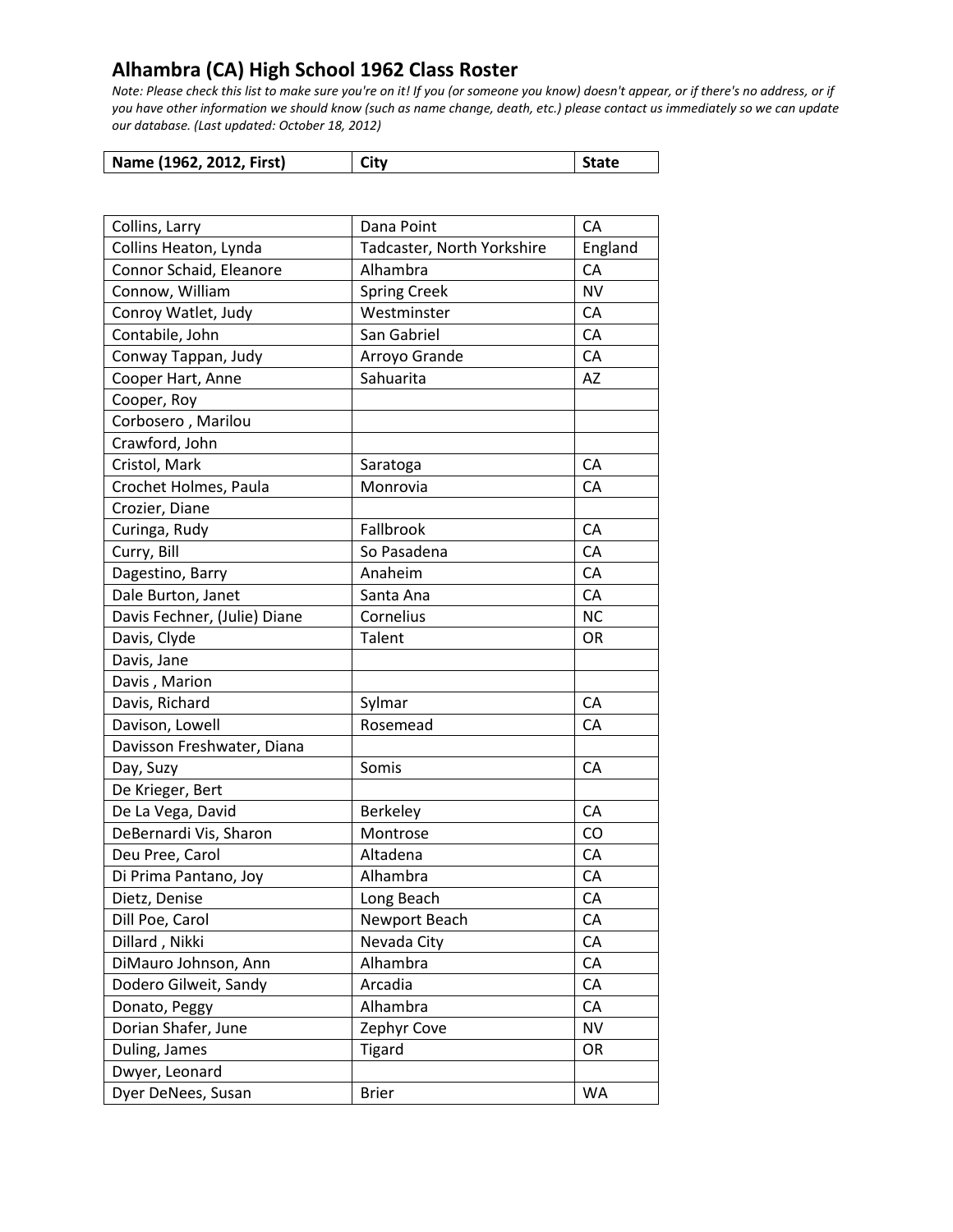| Name (1962, 2012, First) | City | State |
|--------------------------|------|-------|
|--------------------------|------|-------|

| Elizondo Castruita, Elena | LaVerne               | CA        |
|---------------------------|-----------------------|-----------|
| Ellis, Phyllis            |                       |           |
| English, Bill             | Port Orchard          | <b>WA</b> |
| English, Dennis           | Hoboken               | <b>NJ</b> |
| Evans, Richard            | Alhambra              | CA        |
| Farmer, Clif              | Chapin                | SC        |
| Farris, John              | Alhambra              | CA        |
| Feder, Rob                | Grover Beach          | CA        |
| Fenton, Chet              | Jamaica Plain         | MA        |
| Feole, Richard            | Glendora              | CA        |
| Finn Dagestino, Diane     | Long Beach            | CA        |
| Finnan, Mary              |                       |           |
| Fisher, George            | Shell Beach           | CA        |
| Fitzgerald, Jackie        |                       |           |
| Flanagan, John            | Newport Beach         | CA        |
| Fleck, Larry              | Covina                | CA        |
| Flesher Thorpe, Carol     | <b>Imperial Beach</b> | CA        |
| Flinck, Al                | Helena                | MT        |
| Florio Baldwin, Marilyn   | <b>Temple City</b>    | CA        |
| Fonosch, Peter            | Rialto                | CA        |
| Fraser, Jim               | New York              | <b>NY</b> |
| Frederick, Dale           | Northridge            | CA        |
| Fullmer, Linda            |                       |           |
| Galasso Lemon, Kathy      | Arcadia               | CA        |
| Gaskins Ross, Sandy       | Sun Lake              | AZ        |
| Gattoni, Larry            | LaVerne               | CA        |
| Genc, Tom                 |                       |           |
| Gerrie Corey, Judy        | Peoria                | AZ        |
| Gibbs Amlin, Evie         | Fullerton             | CA        |
| Gibson Lowry, Marilyn     | San Gabriel           | CA        |
| Gift, Norene              | El Segundo            | CA        |
| Gilbreth, Stephen         | Arcadia               | CA        |
| Gilgen, Read              | St George             | UT        |
| Gilleland, John           | Coto de Caza          | CA        |
| Gilman, Les               | Santa Maria           | CA        |
| Glenn, Carla              | Alhambra              | CA        |
| Glyer, Peter              | <b>Balboa Island</b>  | CA        |
| Goldstein, Jack           |                       |           |
| Gracey Ryan, Jeanie       | Irvine                | CA        |
| Gravell Flint, Phyllis    |                       |           |
| Gravette, Connie          |                       |           |
|                           |                       |           |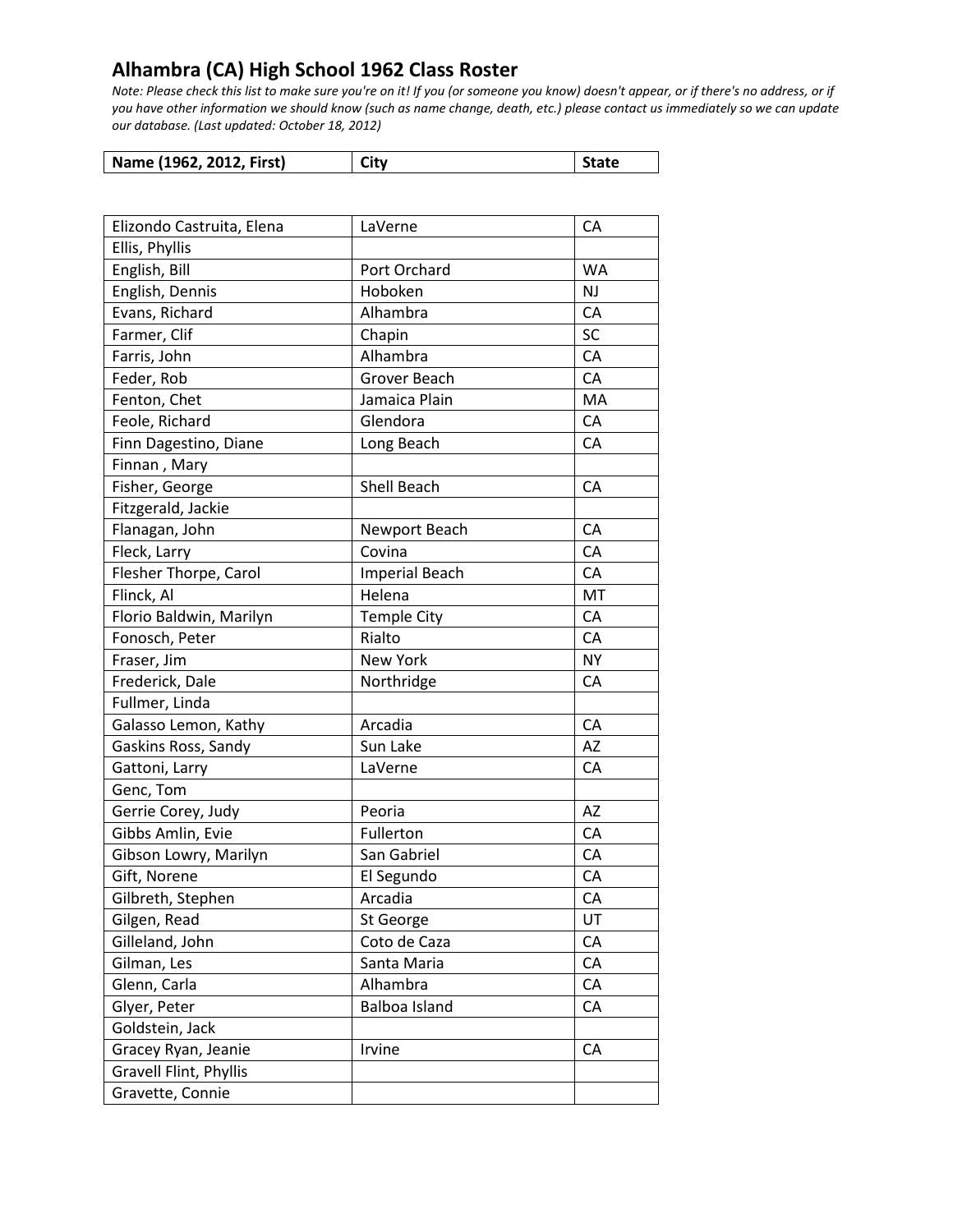| Name (1962, 2012, First) | City | State |
|--------------------------|------|-------|
|--------------------------|------|-------|

| Griffin Hoebbel, Diana      | Pasadena            | CA        |
|-----------------------------|---------------------|-----------|
| Gross, Lusia                |                     |           |
| Guajardo Bruner, Dolores    | <b>Beaverton</b>    | OR        |
| Guido, Peter                |                     |           |
| Gwin, Steve                 |                     |           |
| Haight, Fred                | <b>Blue Springs</b> | <b>MO</b> |
| Hake Leis, Mary             | Bakersfield         | CA        |
| Hall Cortez, Evie Jo        | Riverside           | CA        |
| Hamm, Douglas               | Arcadia             | CA        |
| Hanagata, Judy              |                     |           |
| Handin Goldberg, Sharon     | Alhambra            | CA        |
| Hansen Andersen, Nancy      | Slangerup           | Denmark   |
| Harringer, Michael          | Alhambra            | CA        |
| Harris, Phil                |                     |           |
| Hasler Liserani, Sue        | Vancouver           | <b>WA</b> |
| Hastings, Charles           | Temecula            | CA        |
| Haws Edginton, Cheryl       | Glendora            | CA        |
| Hazlett Spotts, Carol       | Phoenix             | AZ        |
| Hess Cox, Kathy             | Alta Loma           | CA        |
| Hesselgesser, Larry         | San Gabriel         | CA        |
| Heylek, Ken                 | Palm Springs        | CA        |
| Hoheisal Weatherwax, JoAnn  | Loveland            | CO        |
| Holguin Hall, Lilia         | Alhambra            | CA        |
| Holland Knott, Joyce        | Van Nuys            | CA        |
| Hoos Calahan, Rachel        | Tucson              | AZ        |
| Hopkins, Larry              | Escondido           | CA        |
| Horsley, Gary               | Kelsey              | CA        |
| Horsley, Harry              | San Dimas           | CA        |
| Hoskins, Michaelene         |                     |           |
| Huff Parkinson, Glenna      | Henderson           | <b>NV</b> |
| Humbert Christensen, Doreen | Wilsonville         | OR        |
| Hunsaker, Thomas            | Ogden               | UT        |
| Hunsicker Cousens, Karen    | Irvine              | CA        |
| Hunt, Rod                   |                     |           |
| lacopetti, Louis            | Huntington Beach    | CA        |
| Imus Baptista, Charlene     | Henderson           | <b>NV</b> |
| Inman, Roger                | <b>Bristol</b>      | VA        |
| Ireland, Bert               | Eastvale            | CA        |
| Jacobellis, Vito            | Agoura              | CA        |
| Jahan Sorenson, Andrea      | Dana Point          | CA        |
| Jensen, Tim                 | Salem               | OR        |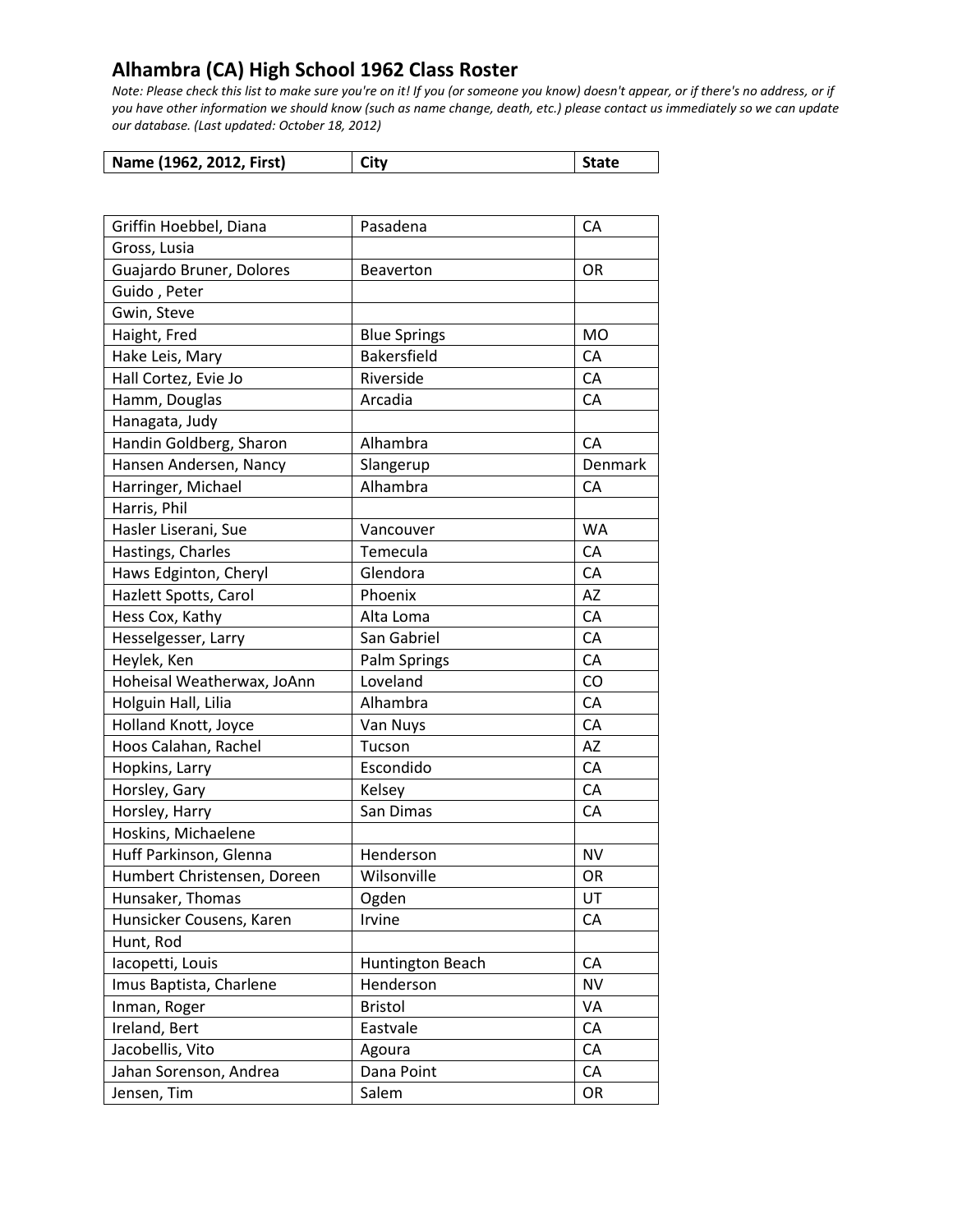| Name (1962, 2012, First) | City | <b>State</b> |
|--------------------------|------|--------------|
|--------------------------|------|--------------|

| Johnson, Gary                 | Westminister       | CA        |
|-------------------------------|--------------------|-----------|
| Johnson Somers, Pam           | Newport Beach      | CA        |
| Johnston, Mary                | Oceanside          | CA        |
| Jones Stevens, Sue            | Lyons              | CO        |
| Jorgensen, Mogens             |                    |           |
| Kaplan, Willa                 |                    |           |
| Kastner Kanter, Salese        | San Jose           | CA        |
| Kavanaugh Mains, Diane        | Beaumont           | CA        |
| Kay Lehman, Vertha (Vee)      | Nampa              | ID        |
| Kendall, Douglas              | Camano Island      | <b>WA</b> |
| Kestad Romanowski, Barbara    | <b>Brea</b>        | CA        |
| Ketcham, Ronald               | San Dimas          | CA        |
| Kidnay, John                  |                    | HI        |
| King Cassio, Darlene          | Pagosa Springs     | CO        |
| Kinsman Ritchie, Nancy        | Oroville           | CA        |
| Kishi, Karen                  | Montebello         | CA        |
| Kloek, Chris                  | Medford            | OR        |
| Klupta Walker, Marilynn       | Rancho Mirage      | CA        |
| Kneale, David                 | Orangevale         | CA        |
| Kohout Shamlin, Cheryl        | Whittier           | CA        |
| Kraus Kaye, Arleen            | Upland             | CA        |
| Kraus Dilley, Connie (Eileen) | Humble             | <b>TX</b> |
| Kressner O'Mohundro, Candy    | Rancho Mirage      | CA        |
| Kryszan, Dan                  | Santa Clarita      | CA        |
| Kubas Cunha, Sandra           | Fontana            | CA        |
| Kujawski Stoddard, Adele      | Reno               | <b>NV</b> |
| Lancaster, Margaret           |                    |           |
| Landa, Mike                   | Los Angeles        | CA        |
| Landino Padgett, Michelle     | Irvine             | CA        |
| Latona, Michael               | Alhambra           | CA        |
| Laux, Jerry                   | Huntington Beach   | CA        |
| Lavender, Richard             | Palm Springs       | CA        |
| Lawler, Kathleen              |                    |           |
| Leeds, James                  |                    |           |
| Lemos, Dorothy                |                    |           |
| Lemos, Joanne                 |                    |           |
| LeRoque, Roger                | <b>Temple City</b> | CA        |
| Lewis, David                  | Poway              | CA        |
| Lewis Reese, Patricia         | South Pasadena     | CA        |
| Linden, John                  |                    |           |
| Liserani, Marlene             | <b>King City</b>   | OR        |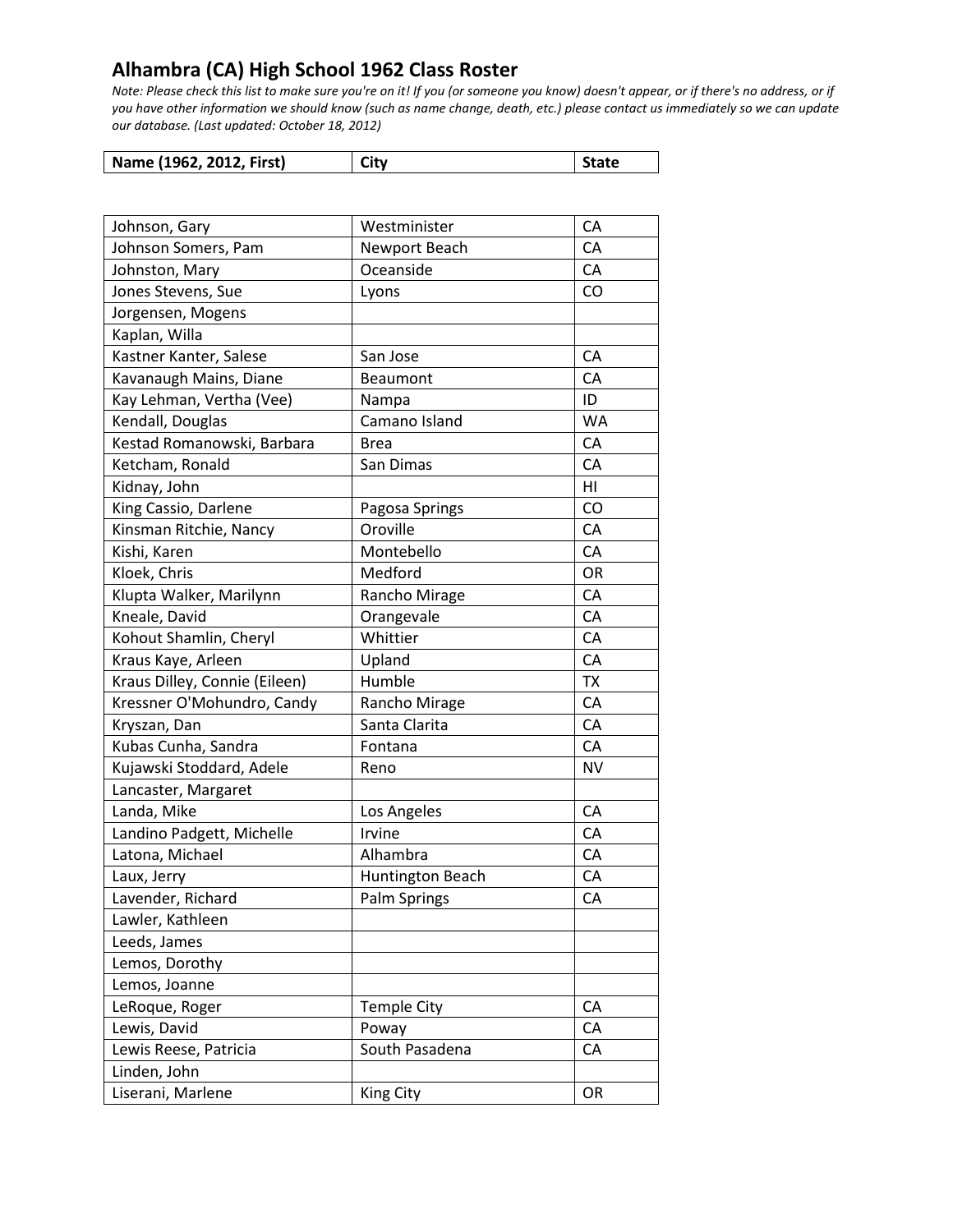| Name (1962, 2012, First) | City | <b>State</b> |
|--------------------------|------|--------------|
|--------------------------|------|--------------|

| Litz, Jim                    | Rydal            | GA        |
|------------------------------|------------------|-----------|
| Lockhart Hartill, Marian     | Ithaca           | <b>NY</b> |
| Lockhart Nahas, Mary         | Lodi             | СA        |
| Lombardo, Harold             |                  |           |
| Lopez, Almerinda             |                  |           |
| Lopez Selinske, Kay          | <b>Brea</b>      | CA        |
| Lucas Olsen, Rosemary        | Sandpoint        | ID        |
| Luna San Lucas, Gloria       | Alhambra         | CA        |
| Lundstrom, Boyce             | Colton           | OR        |
| Lyon Martin, Sharon          | Nevada City      | CA        |
| MacDougall, Fred             | Everette         | WA        |
| MacKay, Robert               | El Segundo       | CA        |
| Madrid Palermo, Marlene      | Murrietta        | CA        |
| Mahan, Steven                | Santa Clarita    | CA        |
| Maissano, Ronald             |                  |           |
| Mannschreck Collins, Kerilyn |                  |           |
| Marasco, Russ                | Alhambra         | CA        |
| Marikian Bierl, Darlene      | Alhambra         | CA        |
| Martinez, Jesse              | Hesperia         | CA        |
| Mata, Dora                   |                  |           |
| Matranga, Larry              |                  |           |
| Mattraw, Michelle            | <b>Tigard</b>    | OR        |
| Mayfield Korns, Marilyn      | San Gabriel      | CA        |
| Mazy, Ronald                 | Katy             | <b>TX</b> |
| McClary Rector, Sally        | Arcadia          | CA        |
| McComber, Brian              | Placerville      | CA        |
| McCoy, David                 |                  |           |
| McCoy Klick, Sheila          | Huntington Beach | CA        |
| McCune, Clark                | St George        | UT        |
| McElroy, Michael             | Oceanside        | CA        |
| McIntosh, Jeannie            |                  |           |
| McKee, Lary                  | Gervais          | OR        |
| McManaman, James             |                  |           |
| Means, Roger                 |                  |           |
| Melara, Michael              | Las Vegas        | <b>NV</b> |
| Mendelsohn, Ivan             | San Diego        | CA        |
| Mililo Conroy, Diane         |                  |           |
| Miller Dunny, Irene          | San Diego        | CA        |
| Miller, Jill                 |                  |           |
| Miller McManus, Susan        | Greensboro       | <b>NC</b> |
| Miller, Jr, Harry            | Oklahoma City    | OK        |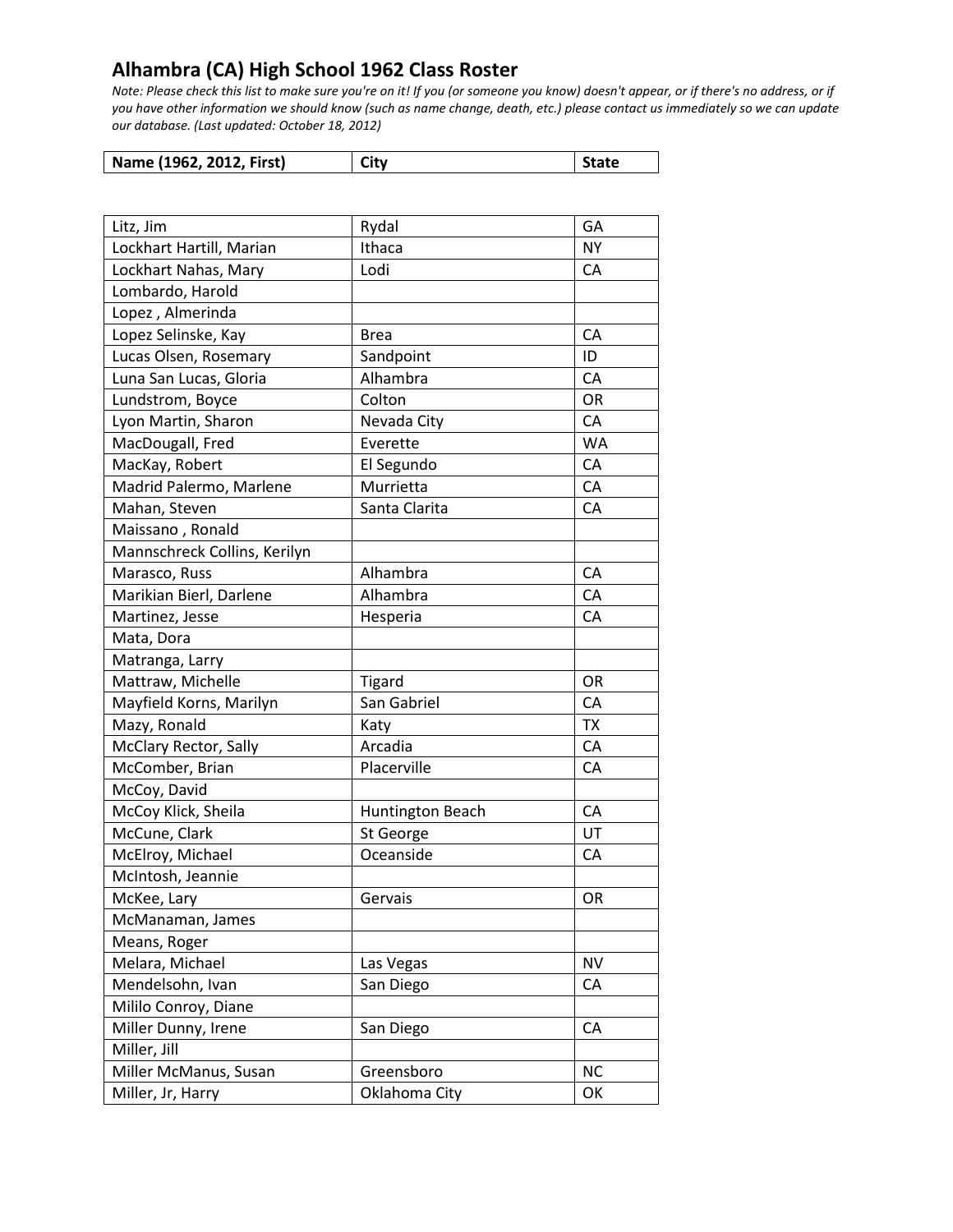| Name (1962, 2012, First) | City | State |
|--------------------------|------|-------|
|--------------------------|------|-------|

| Milnes Rosecrans, Claudia        | Pasadena             | CA        |
|----------------------------------|----------------------|-----------|
| Mkoian, Dick                     |                      |           |
| Mohler, Cion                     |                      |           |
| Moody, Paula                     | St. Louis            | <b>MO</b> |
| Moor, Dennis                     |                      |           |
| Moran, Linda                     | El Monte             | CA        |
| Morgan, Fred                     |                      |           |
| Morosan, John                    |                      |           |
| Morosin Crawley, Pam             | Cerritos             | CA        |
| Morris, Michael                  |                      |           |
| Mossinger, Lois                  | Federal Way          | <b>WA</b> |
| Munio, David                     | Los Angeles          | CA        |
| Munson, Richard                  | San Francisco        | CA        |
| Murphy Stewart, Kathleen         | Altadena             | CA        |
| Murphy Cristillo, Sharon         | Wickenburg           | AZ        |
| Musacco Pfeil, Rosemarie         |                      |           |
| Myers, Norm                      |                      |           |
| Nadolski, John                   | Covina               | CA        |
| Nelson, Beverly                  |                      |           |
| Nelson, David                    | Lake Geneva          | WI        |
| Nelson Judson, Elaine            | Santa Clara          | CA        |
| Nelson Jones, Sonia              | Ontario              | <b>OR</b> |
| Newkirk Raab, Sondra             | <b>Big Bear Lake</b> | CA        |
| Newman, Sharri                   | <b>Burbank</b>       | CA        |
| Nichols, David                   |                      |           |
| Nichols, Lee                     | Los Angeles          | CA        |
| Nick, Mike                       | Lake Havasu City     | <b>AZ</b> |
| Nosworthy, Darlene               | Lincoln City         | 0R        |
| Notorleva, Kenneth               | San Clemente         | CA        |
| Nuñez, Luis                      | Alhambra             | CA        |
| Nuzzo, Joe L                     | Huntington Beach     | CA        |
| Offenhauser Shollenberger, Carla |                      |           |
| Ofstedahl, Larry                 | <b>Apple Valley</b>  | CA        |
| Olsen Parsons, Paulette          | Newport Beach        | CA        |
| Osman, Walt                      |                      |           |
| Ostly, Erik                      |                      |           |
| Ousley, Dennis                   | <b>Temple City</b>   | CA        |
| Pagone, Mike                     | <b>Temple City</b>   | CA        |
| Pape-Fraley, Robert              |                      |           |
| Parada, Ray                      |                      |           |
| Parsons Ledford, Mary            | South Pasadena       | СA        |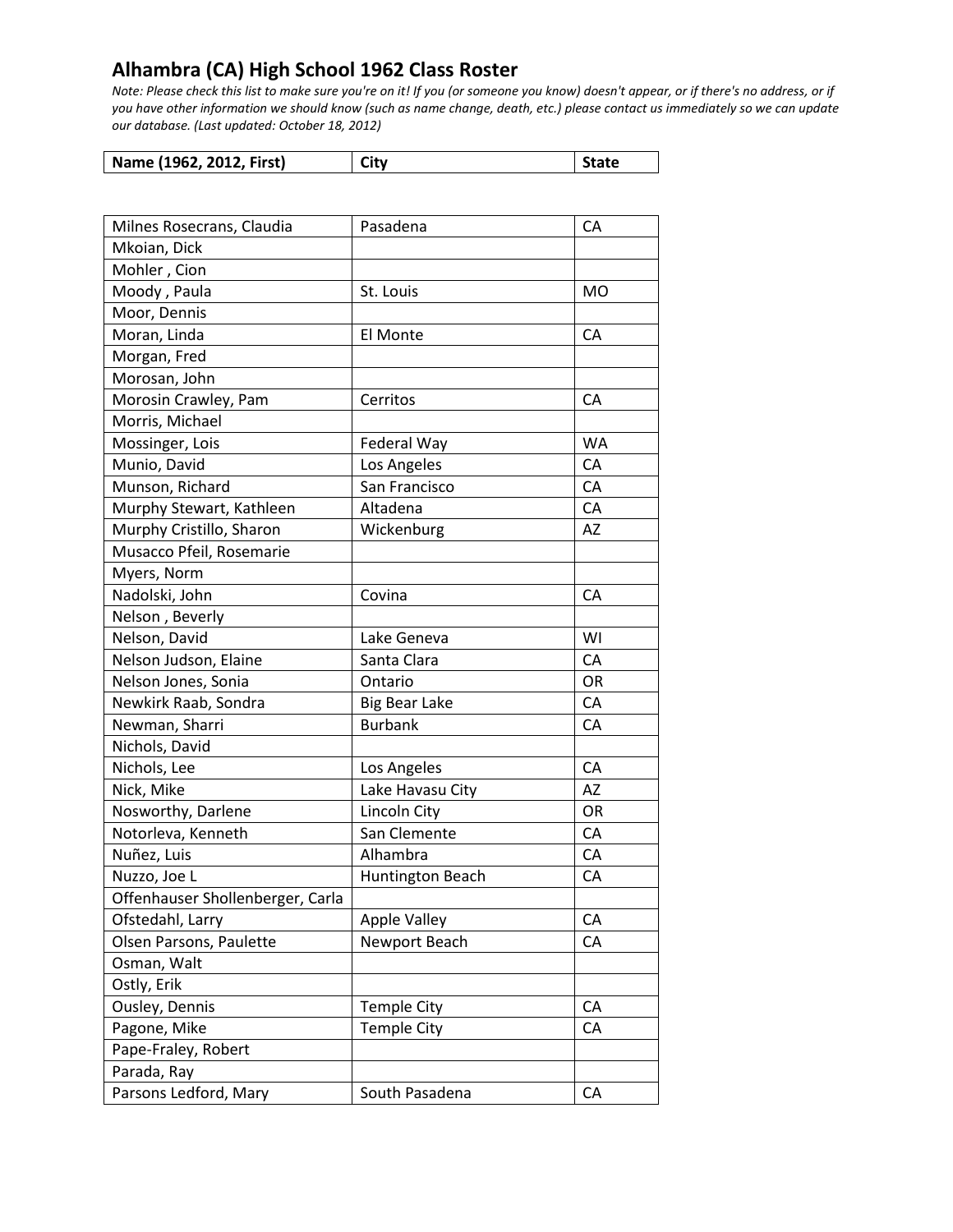| Name (1962, 2012, First) | City | <b>State</b> |
|--------------------------|------|--------------|

| Parsons, Robert          |                        |           |
|--------------------------|------------------------|-----------|
| Pease Lenahan, Geri      |                        |           |
| Perez, Ray               | San Juan Capistrano    | CA        |
| Peterlin, Stan           | Dunsmuir               | СA        |
| Petievich, Jerry         | San Gabriel            | CA        |
| Phillips Deckson, Connie | <b>Temple City</b>     | CA        |
| Piñeira Lauder, Sylvia   | La Habra Heights       | CA        |
| Pocock, Eugene           | Glendora               | CA        |
| Polito, Frank            | Las Vegas              | <b>NV</b> |
| Pons, Judy               | Rancho Cucamonga       | CA        |
| Quick, Delliemer         |                        |           |
| Quirano, Frank           | Alta Loma              | CA        |
| Ramirez Weir, Renee      |                        |           |
| Reed MacKenzie, Dorothea | Tarzana                | CA        |
| Reichardt Finnan, Mary   | San Francisco          | CA        |
| Reiman Murphy, Mary      | Phoenix                | AZ        |
| Reiser McCoy, Sally      | Newport Beach          | CA        |
| Rich, Lynn (Howard)      | Costa Mesa             | CA        |
| Ridderhoff, Gary         | Montebello             | CA        |
| Rizzi, Velma             |                        |           |
| Roath, Daniel            | Murietta               | CA        |
| Rock Usatin, Shirley     | Oceanside              | CA        |
| Roehnelt, Christine      |                        |           |
| Rome, Richard            | Camarillo              | CA        |
| Rosen, Miriam            |                        |           |
| Rosental, Leon           | Altadena               | CA        |
| Ruiz, Randy              | San Dimas              | CA        |
| Russler, Judith          |                        |           |
| Ryan, Gail               | Palm Desert            | CA        |
| Ryder Aaselund, Rae      | La Canada              | CA        |
| Salkeld, Rodger          | Missoula               | MT        |
| Sangeorge Casale, Joan   | North Hollywood        | CA        |
| Sassoe Pini, Elaine      | Santa Rosa             | СA        |
| Schaetzel, Steve         |                        |           |
| Scheele, Mike            | Modesto                | CA        |
| Schick, Kent             | Rancho Santa Margarita | CA        |
| Schiller, Pat            | Whittier               | CA        |
| Schilling Baker, Donna   |                        |           |
| Schmidt, Arnold          | Upland                 | CA        |
| Schroeder, Ernest        | <b>Newport Coast</b>   | CA        |
| Schroeder, Jeff          | San Juan Capistrano    | CA        |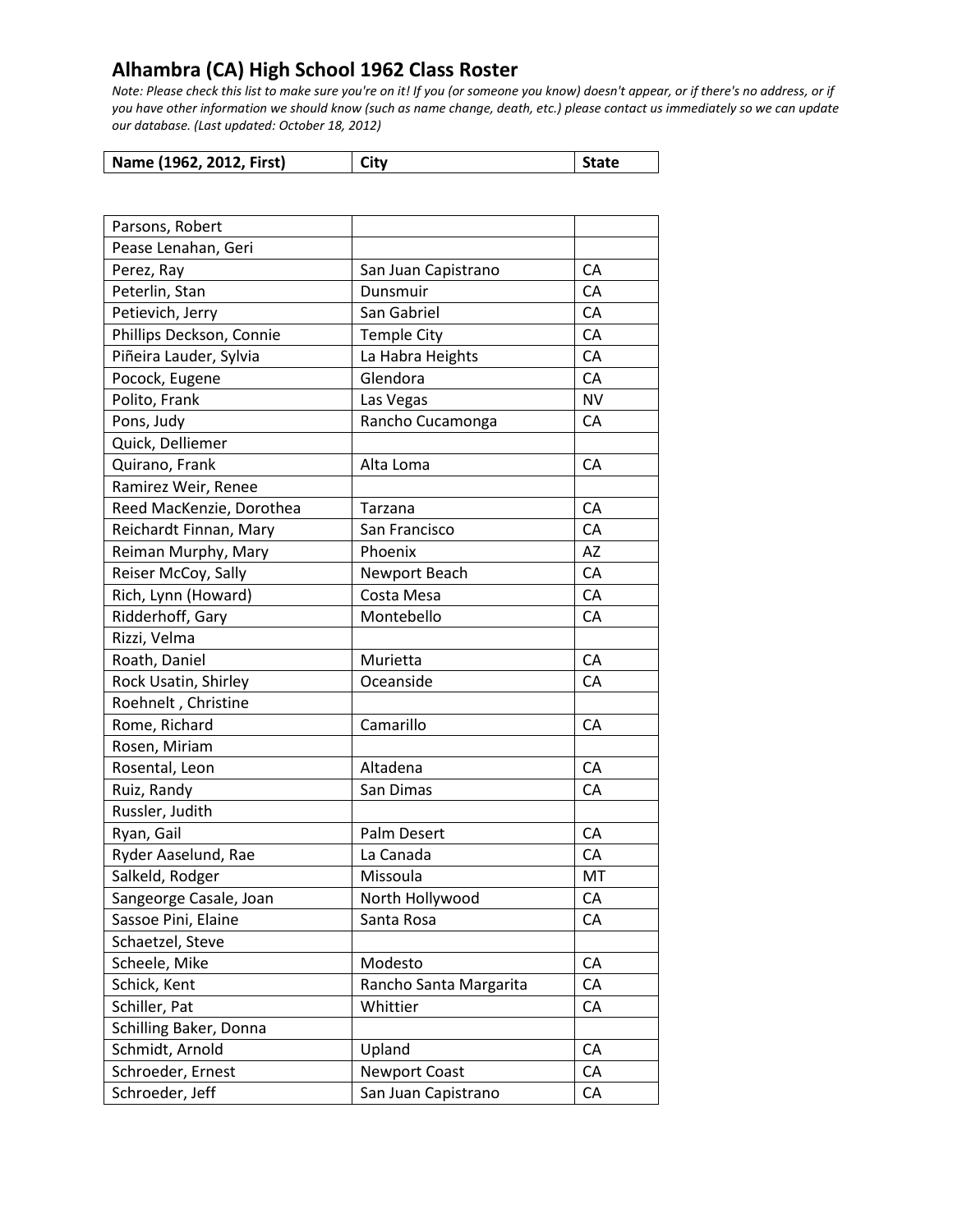| Name (1962, 2012, First) | City | <b>State</b> |
|--------------------------|------|--------------|
|--------------------------|------|--------------|

| Shaw, Dan                       |                     |           |
|---------------------------------|---------------------|-----------|
| Sherlock Storey, Claudia        | Arcadia             | CA        |
| Sieck Snider, Karen             | Atascadero          | <b>CA</b> |
| Slater Burch, Stephanie         |                     |           |
| Sloane Gauerke, Sharie          | Waterford           | WI        |
| Smith Morris, Audrey            |                     |           |
| Smith, Beverly                  |                     |           |
| Smith, Carole                   |                     |           |
| Smith, Douglas                  | Santa Ynez          | CA        |
| Smith, Stephen                  | Nevada City         | СA        |
| Snow, Jerry                     | McCloud             | CA        |
| Snyder Hiller, Eileen           | Rutherford          | <b>NJ</b> |
| Snyder, Virginia                |                     |           |
| Solari Holley, Margaret (Marge) |                     |           |
| Sotello, Robert                 |                     |           |
| Sparks Holden, Joan             | Santa Rosa          | CA        |
| Speake, Guy                     | <b>Cameron Park</b> | CA        |
| Spencer Anderson, Karen         | Vancouver           | WA        |
| Spinelli, John                  |                     |           |
| Standefer, Merrilee             |                     |           |
| Starling Parham, Donna          | <b>West Covina</b>  | CA        |
| Stermer McGarry-White, Shirlee  | Salt Lake City      | UT        |
| Stewart, James                  | Kanab               | UT        |
| Stipp Soper, Donna              |                     |           |
| Stratton, John                  | Ashland             | OH        |
| Sutton, Joyce                   |                     |           |
| Syvertsen Goodman, Mary         | Montclair           | CA        |
| Talarico Bondi, Evelyn          | Mercer Island       | <b>WA</b> |
| Tavares, Lou                    | San Marino          | CA        |
| Taylor, Dwight                  |                     |           |
| Thies Kincart, Diana            | Arcadia             | <b>CA</b> |
| Thomas, Pat                     | Old Mystic          | <b>CT</b> |
| Thomas, Sandy                   | Los Angeles         | СA        |
| Thompson Owen, Carol            | Covina              | CA        |
| Thompson Young, Colleen         | <b>Temple City</b>  | CA        |
| Thompson, Tommy                 |                     |           |
| Thomson, Wally                  |                     |           |
| Thorson, Robert                 | Palm Springs        | CA        |
| Tignino Wood, Frances           | Scottsdale          | AZ        |
| Tiscornia, Mary                 | Larkspur            | CA        |
| Torres, David                   |                     |           |